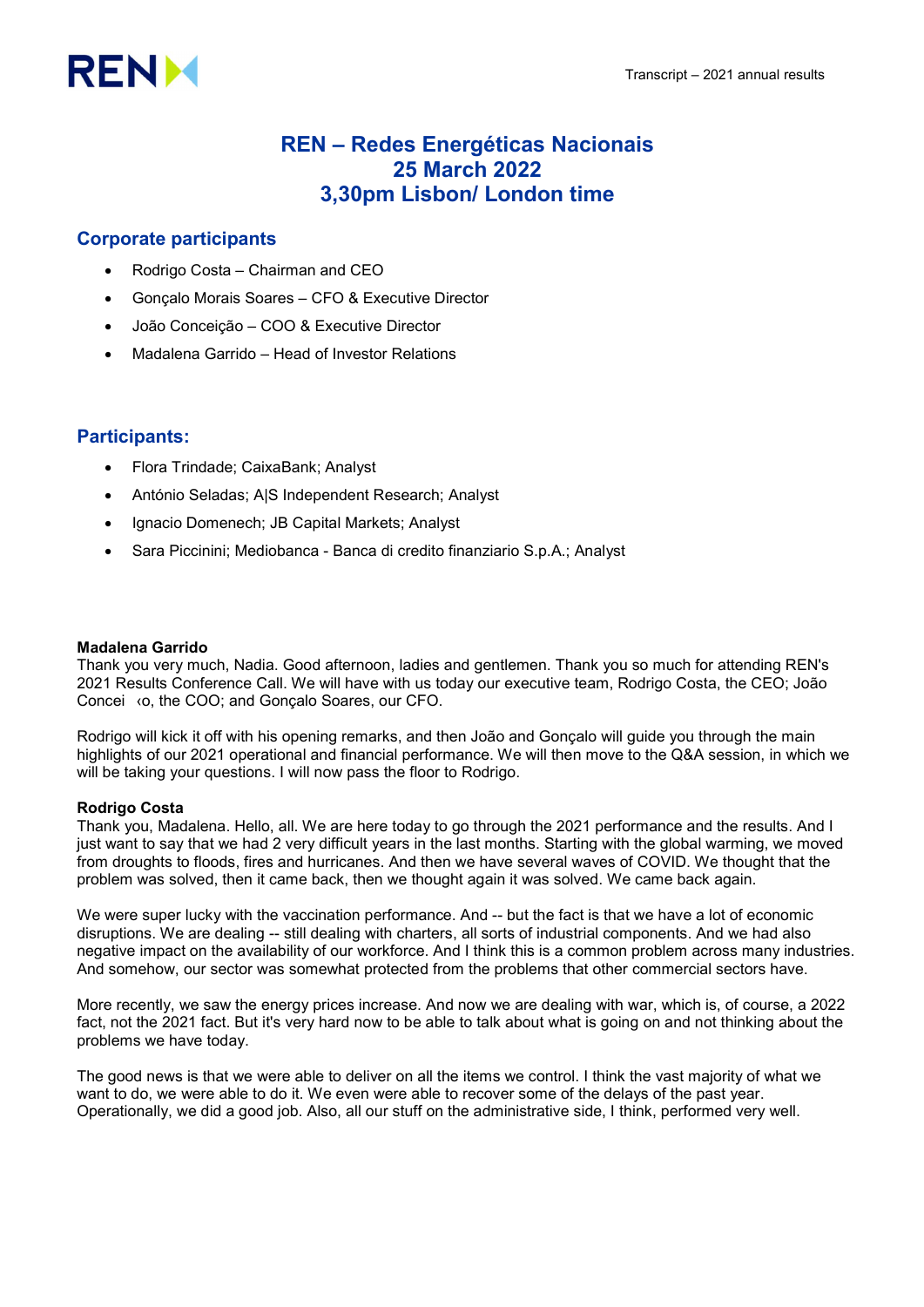

We found our way to deal with COVID. And this is the type of company where you have 50% of the people, they have operational roles and 50% of the people have support roles. And people who have to be climbing the towers, fixing the lines, working with the transformers. Those guys, they work [24 by 24]. And we COVID or without COVID, we have to do our jobs, and we were able to do so.

We also had a significant change on the regulation towards the end of the year. You heard us talk about that. I think you have most of the details. And I think we are in a good path.

Sales remain, I would say, our top financial challenge. It's seriously arming our bottom line. And of course, we are not giving up on the process. We keep going on, on the courts. But still, we are waiting for the government decision. The new government just took place or was elected and it will take place next week, in fact.

And I think above all, we believe that the energy transition is something that is one of our top priorities. It is an opportunity for all our sector. And especially for us, I'm sure we will be able to deliver, although we have all these challenges, I'm sure we will keep doing a great job.

I must confess that our focus is not -- it's not on 2021. It's really on 2022. And we have, again, from the global warming challenges, the energy transition projects, the new regulation, fears of inflation and the fact that we have award next door will keep us very busy in the coming months.

And -- but again, I think we remain quite positive. And somehow, I think this is an industry sector that is protected at least from the revenue side, and we just need to keep a big operational focus and do great job. As well as Madalena said, now we go through the presentation, and I will invite Gonçalo to take over.

# Gonçalo Morais Soares

Thank you, Rodrigo. Good afternoon to you all. Thank you for joining. So very good sales 2021 was [risk] year. 2022 is starting even in a more let's say, darker note. But 2021 was a tough challenging year, but it was a year that I think we can consider very successful.

So we have major delivery on the investment front in Portugal, and we were able to accomplish all the targets within the business plan guidance that we have defined and some of them even I would say, above the interval that we have to find ourselves as you can see, reached EUR 460.8 million, a decline of 2%, slightly better than on the third quarter that it was declining closer to [3%], but driven mostly by the same things.

First of all, pressure on RAB and remuneration rate. Secondly, a decrease on the incentive that we have, the [EA] incentive because in 2020, as you may remember, it was abnormally high or exceptionally high and third because we were also impacted by the high cost of electricity namely in the terminal.

The International business was basically flat or stable in this period. Net profit came down around 11% to EUR 97.2 million, despite the fact that we were able to improve yet again a little bit the average cost of debt for the company.

As you can see, CapEx increased a lot from EUR 173.3 million to more than EUR 230 million this year. So it was a very strong and moreover, centers who have reached this impressive number of more than EUR 300 million, EUR 309 million last year.

We'll also go through a little bit more the ESG commitment that we've made last year, and we are reinforcing. But now to talk a little bit more also about how the operating environment is working and quality and all of that, I'm going to pass the floor to an that is going to go over those sections. João?

# João Faria Conceição

Well, thanks, Gonçalo. Good afternoon to you all. Moving to Slide 5, you have basically the we consider to be the 3 major issues in terms of the contracts where we operate. But all of them started basically last year, but they are going through 2022.

The first one is obviously the setup of the new regulatory model for our electricity business. As you know, by the end of 2021, 15 December 2021, the Portuguese regulator closed the definition of the new model that will be applied for the next 4 years.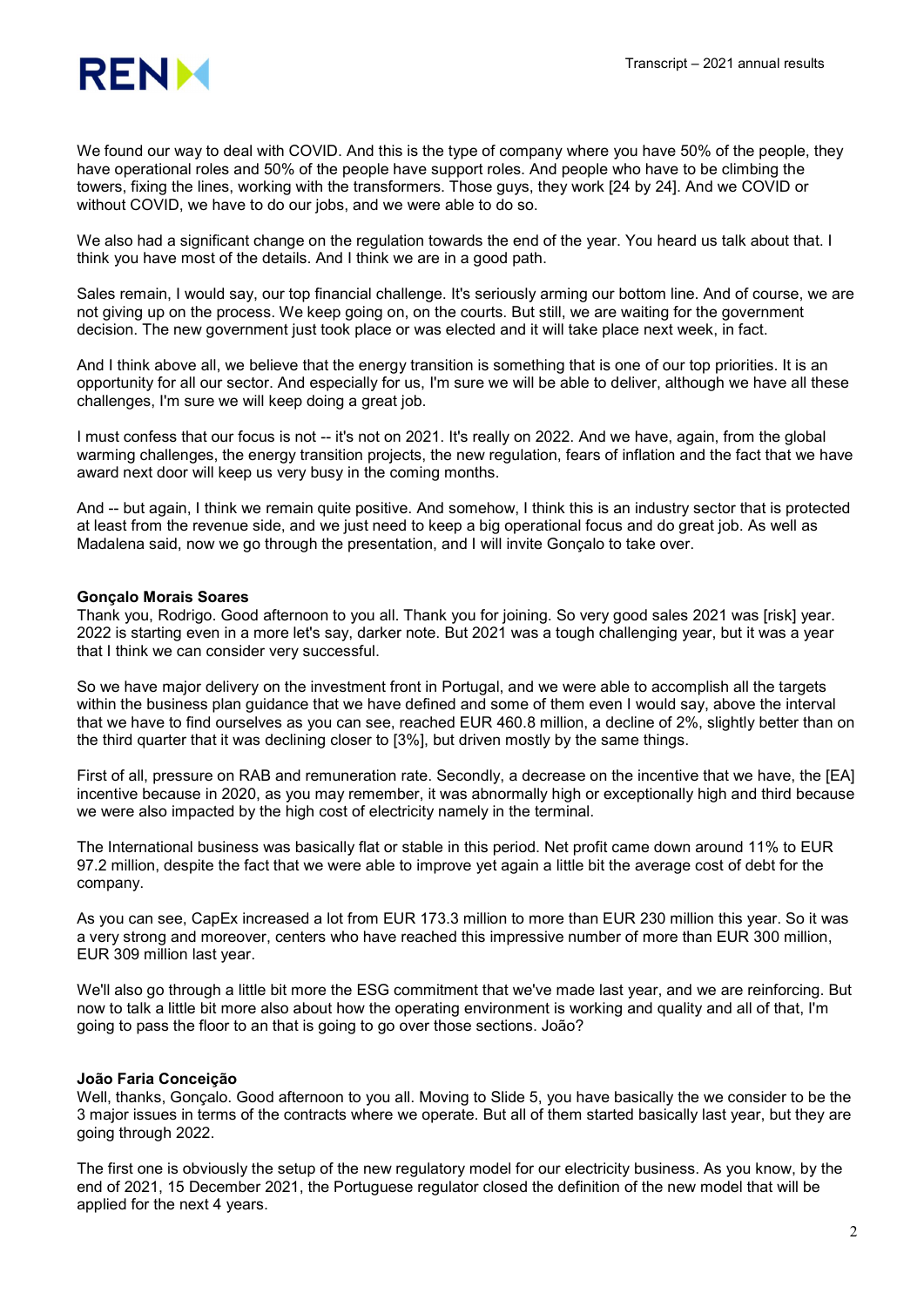

As a recap, you have a brief summary, basically. It's a move into a TOTEX model for our electricity operations. Having said so, the regulator decided to keep for the assets that were transferred into operation before the end of 2021. They decided to keep the same methodology as we were used to, namely considering the extra RAB that we gained from the efficiency by applying the reference cost mechanism. And also by keeping the 75 basis points premium over the base RoR.

For the old assets pre-2022 or after 2022, there is -- there was defined a base rate of return of -- with a starting rate of 4.5%, which kind of get close to the one that we were having until the end of 2021 and an efficiency factor for both our transmission activities as well as system management of 1.5%.

This incentive mechanism that Gonçalo mentioned, the [ERSE] mechanism, was replaced by new -- this new improved technical performance mechanism. It's a mechanism that has embedded 3 indicators related to the combined availability rate of our infrastructure, the interruption time and the interconnection capacity. And this mechanism now range from minus EUR 20 million to EUR 20 million maximum.

A second new thing that the regulator introduced was this efficiency sharing mechanism, which, in fact, will compare by the end of the regulatory period, our performance, our real performance versus what was expected in these conditions that were set by the end of 2021. And based on the result of this comparison will imply sharing or recovering some extra money depending if we overperform, if we underperform versus what was expected.

An important point is that this new improved technical performance, this IMDT mechanism will not be entitled to the consider in this efficiency sharing mechanism.

In addition to that, we have a new base law for the electricity sector. This is the overall rules, legal rules that will apply through to the sector. Some important change in terms of some of our activities, namely in terms of network planning and as well as operation.

Last, in terms of the energy transition, we have been working on the development of our bet on the hydrogen. And we apply to this PRR recovery resilience plan that Portugal is implementing. We have applied 3 projects. And in fact, 2 were selected in this first phase.

One of them is actually linked to this hydrogen world and basically to create green [hydrogen value] in the area of Sines with a specific dedicated pipeline, some infrastructure for the blending of hydrogen into the natural gas system and some R&D components, which we are relatively positive that our proposal is a very good one and hopefully, it will be accepted by the final appraisal that parts states will perform in the next weeks or a few months.

Additional to that, we also applied a second project to try to foster our mobility, power mobility project in order to use the network infrastructure, transmission infrastructure to specific charging of electric vehicles directly linking the charging stations to this high-voltage infrastructure.

Moving on and jumping to Slide 7, you have a summary of the technical and technical figures of 2021. After Rodrigo and Gonçalo, I'm the third one to say that it seems that it was flat to quite long ago because everything is changing significantly in these technical parameters. We got the end of 2021 with a slight increase in consumption on electricity versus 2020, basically recovering from the lockdowns that have been already mentioned.

Our renewable share in terms of the electricity generation was more or less stabilized, slightly higher than 2020. We almost reached the 60% of renewable share on all the electricity that was consumed in Portugal throughout the 2021 year.

In terms of the quality of service, I think we did a good performance. Average interruption time increased slightly to 0.05 minutes of interruption time through the whole year, whereas the combined availability rates, we said it have 98.66%. Bear in mind that these 2 indicators are the ones used for these IMDT incentive mechanism.

But the thresholds that the regulators set for these 2 variables. We are still in the comfortable zone, just to give you some reference, the threshold for the combined availability rate is 97.5%. So we kind of more than 1% above this value, whereas the interruption time and the regulator requires us to have an interruption time below 0.96 minutes. And so being at 0.05, we are still quite a comfortable margin.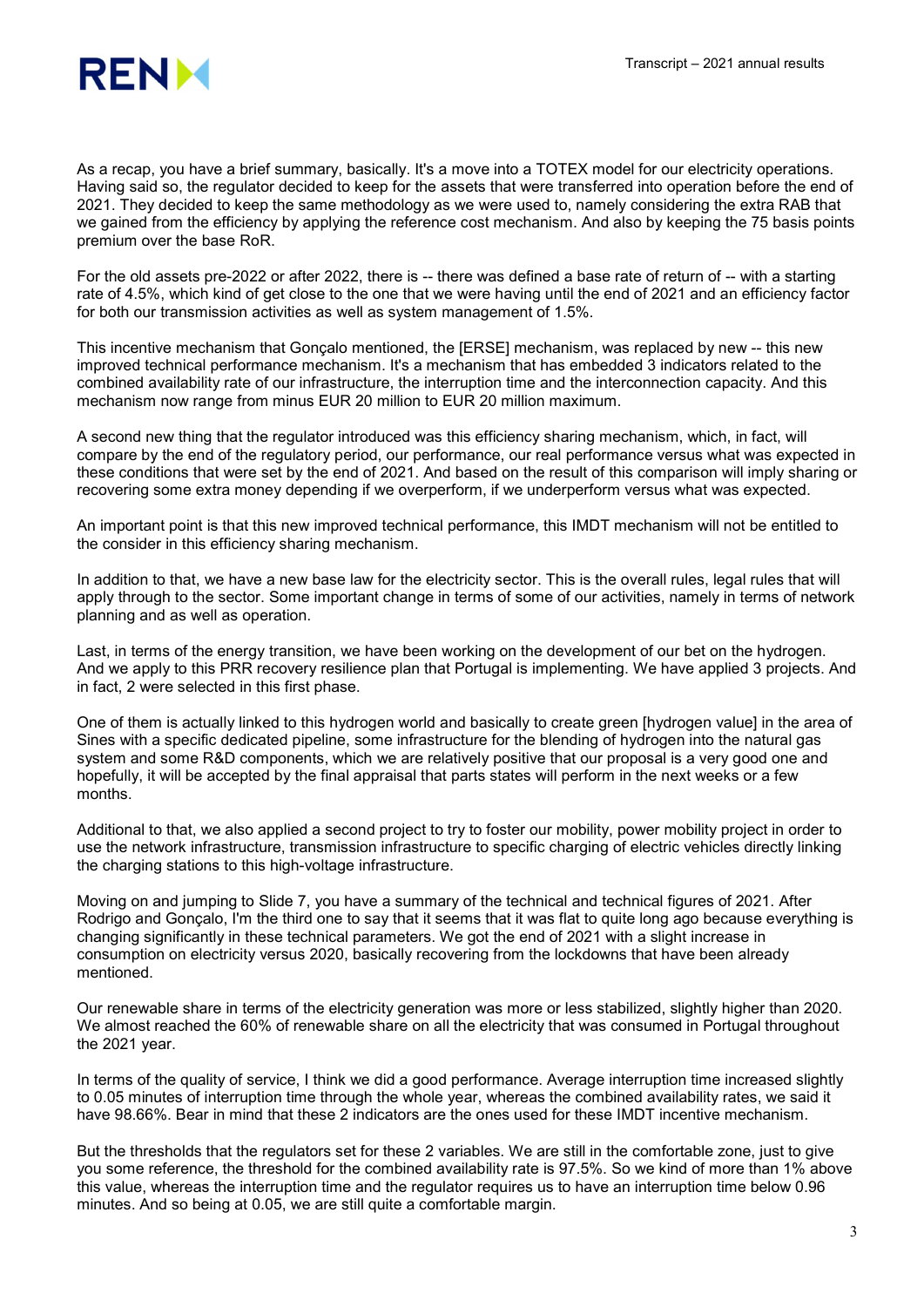

In terms of the gas transmission, 2021, we saw a slight decrease in the consumption. And the reason for that, it was because it was a good year for renewables, namely [hydro] generation of electricity, meaning that the combined cycle plants were not used so much, and therefore, there is a direct reflection on the consumption of natural gas.

Availability rate of our transmission infrastructure in gas was very high, approximately 100% as 2020. And in what concerns to our distribution activity in the Portg‡s we saw in terms of quality of service, a slight decrease in some of the indicators, namely in the emerging situation with the response time up to 60 minutes.

And the reason for that is because the number of emergency that we [were called] increased significantly due to the fact that activity, normal life activity increased as we got out from the lockdown period.

Just one final word that this was the year 2021. And now in 2022, everything has changed because we are going through a severe dry season.

Hopefully, it's raining now in Portugal and is expected to rain in the next few days, which is obviously very good for the hydro production because until now, we have seen this hydro production reducing significantly, and it's so far being compensated by natural gas with combined cycle plants and as well as the interconnection capacity with our other Spanish system. And with that Gonçalo, I give back to you.

# Gonçalo Morais Soares

Thank you, João. So moving to Slide #8 is just a recap of the main numbers, I almost went over all of them.

Net debt, as you can see here, came down around 14%, and I'll go include that a little bit more in the next slide also, but this is very much in line with what we had in the third quarter as main messages.

Okay. If you move to Slide #9, and we look at the consolidated view of EBITDA before going the evolution is, as I said, a little bit better than the third quarter, but the high energy traffic still wish it down. So on the RAB remuneration is what I had explained before, the rates in the asset size itself.

On the OpEx contribution, there was a little bit of pressure, as I told you, and then it's the incentive that affects the other revenue. I say that if not for the #3, which is, I'd say, abnormal variation and the energy price that you would probably see an almost flat EBITDA year-on-year. As of the components of the EBITDA, what you see is electricity going up a little bit. RAB transmission coming down a little bit and then international and gas distribution more or less stable year-on-year.

Looking at Slide 10. This is exactly what you have seen also on third quarter. This doesn't change. So everything at the floor, there was no change here in this information.

Let's move to CapEx on Slide 11. So as I had told you, this was very good year. I think that operations delivered strongly on the investment they had to make. And bear in mind, it was still a year where you still have impact of the pandemic and still they delivered very, very strongly.

So we have in Portugal, this CapEx of almost EUR 238 million, and our guidance in the business plan was EUR 180 million to EUR 220 million. So we are not only very happy to be managing to beat the target that we set ourselves, as we are proud to also be contributing to this acceleration of Portugal's decarbonization.

Okay. That translates also in terms of transfers to RAB. So extremely strong, driven by not only the strong CapEx this year, but also some recuperation for us from the previous years.

If you look at both years transfer to RAB and you look at both years CapEx and [a map] you see that both numbers are closer together than wrap and CapEx on every single year. [An] electricity was basically several big lines that were put in place in [Alentejo], where we are reinforcing the network for the new solar projects that will come in the near future. Also in the North where new hydro plants are being connected and should start this year to operate.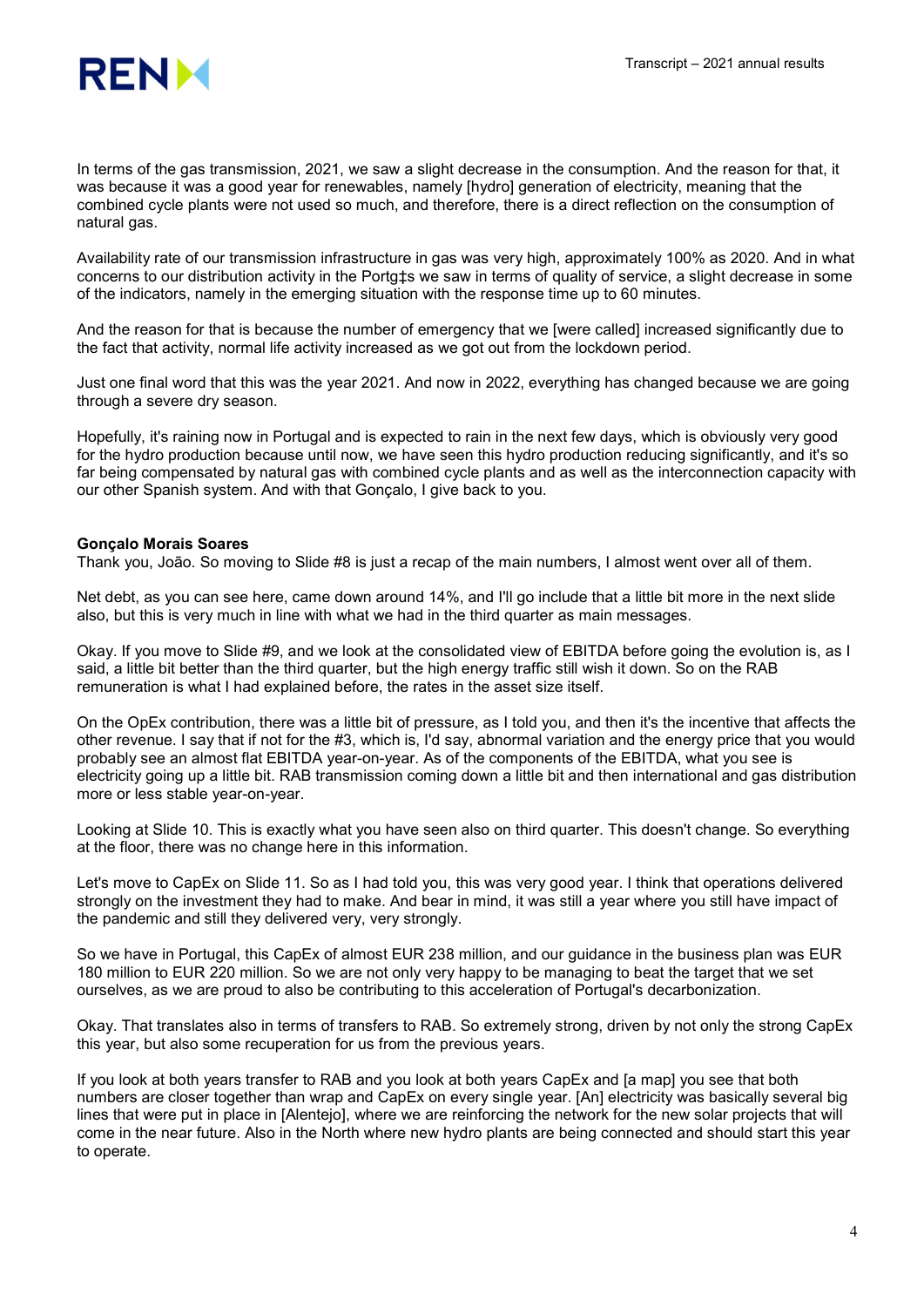

Gas transmission continues to do smaller but normal as I mention an investment and gas distribution continuing to push the expansion and the identification of the net debt. So looking at the evolution of RAB, what we see is this recalibration of higher weight of electricity and lower weight of gas.

And although this is exactly what we have in our business plan, this, I'd say, bigger focus on electricity. We also do believe that recent events mainly reinforce ever more the significance and the importance of the gas network. Gas network is clearly key in promoting the decarbonization and promoting the security of the supply of Portugal and European countries in general.

Going a little bit deeper to Slide #13 and looking at how it breaks down for every business, electricity, you see that there is a bigger impact in terms of RoR or (inaudible) impact, but you have a positive compensation coming from assets. So there is a kind of a mixed impact there.

In gas transmission, both are negative. That's why the impact itself overall is bigger than in electricity and gas is basically stable versus what we had before.

Looking at Slide 14 and at OpEx. So this trend of increased -- improved versus third quarter. We were growing CapEx almost 9%, 8.8% on third quarter. So we ended up at 5.2%. So there are good recuperation, but it was still challenging. And so as I said before, one of the main challenges was clearly electricity cost. This went up around EUR 5 million last year versus 2020. And that explains basically almost all of the change in core external costs.

There was also an increase in insurance costs last year of around EUR 1.8 million. And we are planning or we are expecting that this year, this should be optimized and probably the cost of insurance should come down, although the general risk environment is still kind of worsening. And so these insurance costs were actually compensated by an effort in O&M that was available to compensate costs but not the overall [pre].

Personnel costs were basically normal salary adjustments, nothing but the number of people in Portugal was exactly the same in 2020 as it was in 2021, okay? So we will -- we are and we will continue to be committed ever more, especially now within this new regulatory model to look for efficiency and strive to create value there also.

Looking at the international business in Slide #15, you can see that it's basically stable. Just making a comment politically, you have a new government that was just elected and came into office a few weeks ago. We are waiting and seeing. We believe and that the signs of at least the market take a positive view on how things are. It's a little bit early. We believe that in terms of energy, the policies are going to be very similar to what they were, but we have to wait and see.

Talking about energy, there, the environment is very similar to the one that João described about Portugal. But I'd say even a little bit more severe, so they still have. They also have a drought. They also increased gas consumption, which is not bad, but they also had to increase as of now, coal in diesel in terms of generation, which is even worse as the spread in the system, I think, is a little bit higher.

Looking at our assets, Electrogas. It has the gas pipeline slightly tougher year because one of the contracts that they have ended last year. But -- and on the back of what I just told you about the use of gas in the country, we are expecting actually Electrogas to have a very positive year, even a record year in 2022.

As of Transemel, it continues to grow. And despite the fact that there was a little bit of tariffs and some delays. It also had a revision of assets that was positive to the company. So EBITDA grew over 20% last year. CapEx was a little bit delayed and should recuperate now in 2022.

So we will still be growing next year. we are looking at small organic opportunities. But as of now, we are kind of doing what we have to do in the company to continue to grow it in the footprint that it has, okay?

In terms of below EBITDA on Slide 16. So in terms of financial costs, we were able to push is 20 bps below what we have before. So now it's around [1.6], the average cost of debt. And it was a good job, but we are clearly now in an ever more challenging environment. Inflation is creeping up. And so we do not expect to see this to continue to go down.

We are seeing more signs from central banks that trade will probably go up at least much more signs that they will go up rather than they stay where they are. They will come down. I think that it will be expected that it should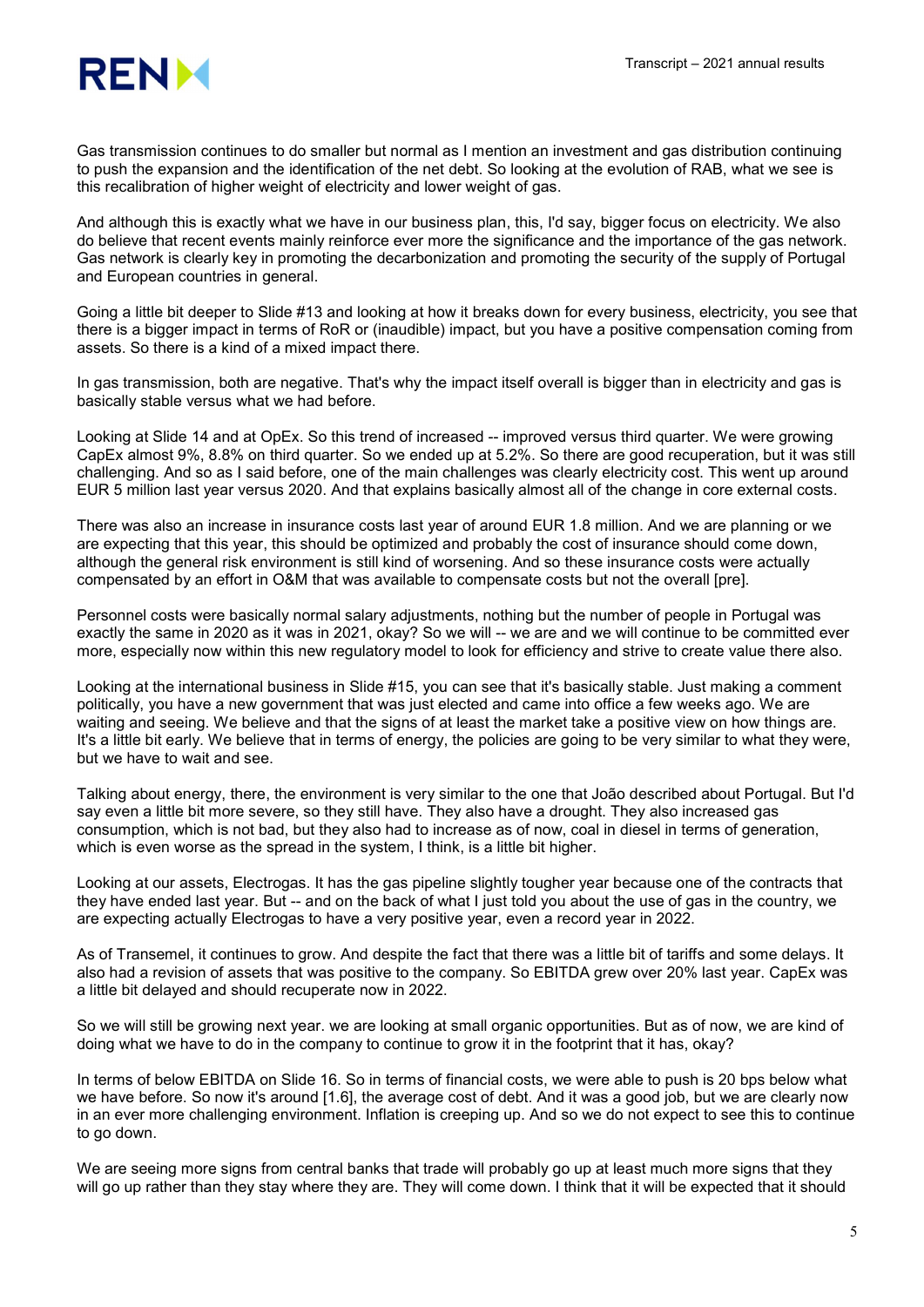

not continue to come down, but we are and we continue to be in a very comfortable position. I'll talk a little bit about net debt in the next slide.

In terms of taxes, it's almost 45% tax rate with sales, it is still penalizing the company. There is no news or no changes or no upside. And everything, I'd say, is the same on that front, we keep fighting it, but it's still there. And so there is no news that we can give you on that front.

There was a little bit. We typically recuperate certain items or discussions that we have with tax authorities every year. In 2020, it was a particularly positive year in that respect. We did recuperate something this year, but it was less than in 2020. So you see come up a little bit the effective tax rate, but we would say that the tax rate of around 28.5% is what we plan as a stable tax rate.

So Slide 17 is just the overall picture of all of these impact that I told you that resulted in this drop of 11% in net income. But more than that, moving to Slide 18 and talking about debt.

Again, what you see here is a very strong reduction in debt, and it's still the same thing as you saw on the third quarter, basically driven by tariff deviation. As we have explained before, this was mostly driven at trend ratings level because of the prices of electricity and the high usage of the gas plant and of the coal plant that we had last year, and we have closed down meanwhile during most of 2021.

And during this year, I can tell you, we would be and we are going to be refunding this deviation in 2022, most of it on relating to rent trading. But -- and also anticipating a little bit your questions, what we are seeing is extremely high prices in electricity. So you probably will -- we should expect more deviation, more positive deviation.

So we don't know yet, it depends but if it's going to be in the same level or not, but they are still material. So they are not small deviations. So I'd say that it's not going to go back completely to normal during 2022. I think it's going to be more than a 1-year trajectory.

Again, it's not bad, but it's not something that we like because it messes up the management of our treasury, but it doesn't really -- it's not really an issue. That being said, it kind of pushes a little bit more any refinancing needs that we have towards the end of the year or towards the beginning of 2023. We are completely and very comfortable with our financial position.

Slide 19, just to give you a final comment on the evolution of the [stock] here. It was pretty good. We had a of 15.5% compared to well, slightly below the index in [Port] compares pretty well with our peers and the sector in Europe.

Just talk me about how we share against the business plan and going to Slide 21. So we have said in the business plan that one of the key components was the investment growth. We delivered on that high service quality levels, we delivered on that.

ESG, we are still also developing that a lot, and (inaudible) will talk about that a little bit more. And regarding [Coles] financials, we continue to pursue the same and policies, we had very stable ratings and reactions to the business plan, and we continue to see a lot of stability in our ratings moving forward.

In 2022, you can see that in the main 4 objectives that we had. So we were able to deliver on EBITDA, completely within the target. Net profit is the same, complete within target Net debt is even surpassing the target because of that kind of abnormal situation, but we would be -- even without that, we would fulfill it we are surpassing the backend.

More importantly, in the last one, we are clearly delivering on CapEx, and we expect to be clearly delivering on CapEx in 2022, which we expect also to be a strong CapEx. And so with that, we move into the SGM part, and I will pass the floor to Rodrigo. Rodrigo?

# Rodrigo Costa

Well, on the ESG front, we decided on when we presented our strategic plan to disclose what are our plans. And basically, we are moving forward and 2021 was already a key year. And we -- I must say that the ESG work started a long time ago. It's not really anything that we just decided to do last year.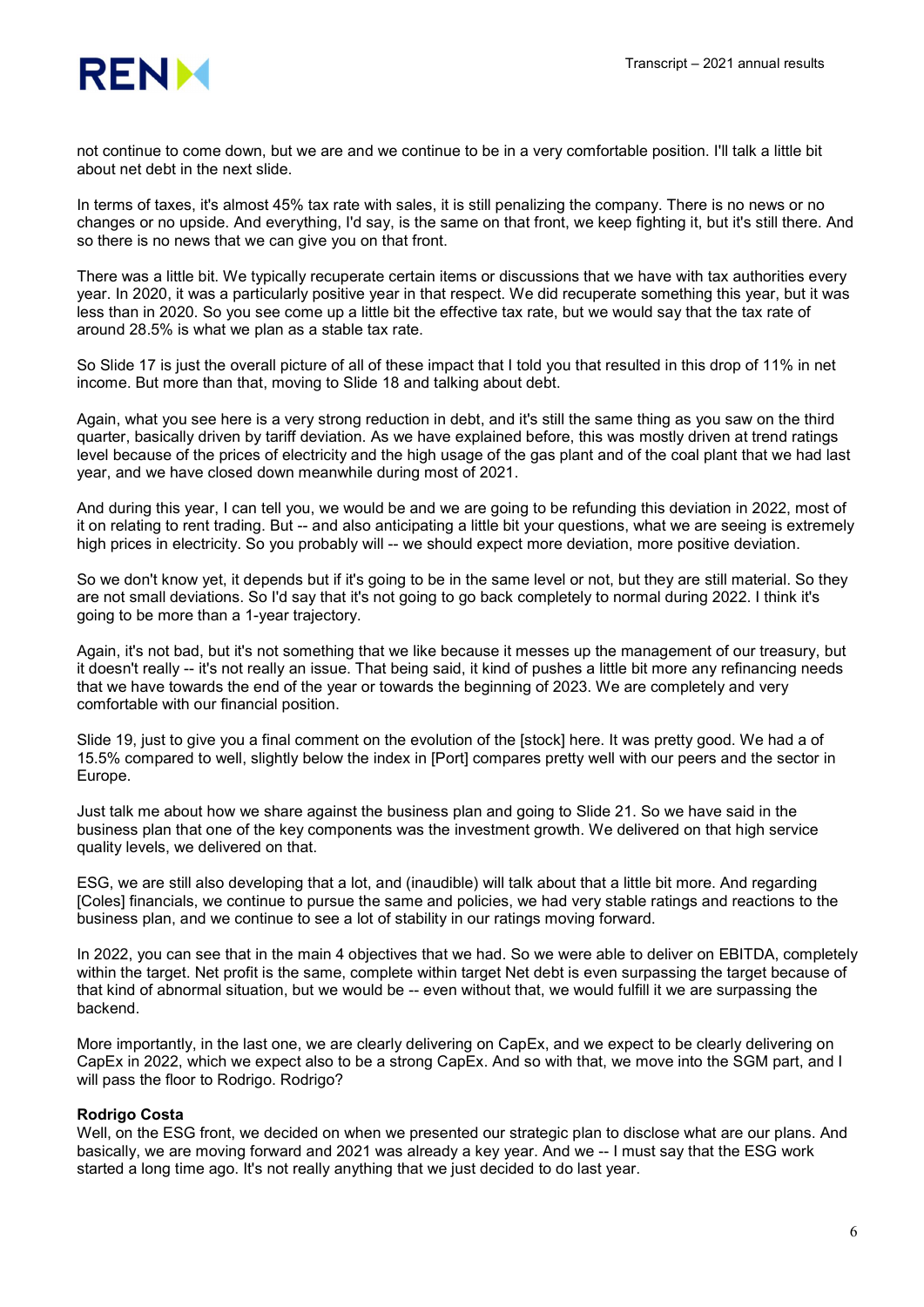

It's a long road. We always have been a company that the environment concern is on top of our minds. The topic of governance, as you all know, also, it's something that we care and we try to have -- to be a best practice, and I think we are. And in terms also of our social impact, this is something that comes up also on top of our mind since we have the company.

Now we understand this is an opportunity for us to follow the best practices at some point. I think this also helps to go this way. But it's a way for us of creating value. The changes on the climate is something that we need to address and we need to contribute. Global warming cannot just be -- we cannot -- we have to keep it in mind that we have the war, we have the prices of the energy. And somehow, it seems that the global warming is not really on the agenda anymore or it's going to be paused for a few months, not for us.

And in that regard, just to go through the main topics, we have a clear goal for lowering our emissions. We want to be carbon neutral by 2040. That's a huge target. And by 2030, we will have to reduce by 50% from where we were in 2019. We want to have 1/3 of women in our first-line management. It is true that we have already closed to that number. But it's going to be already a big challenge for us to keep it like that, but we want to do better.

And also, we now have clear metrics, and you will see those on our annual reports of 2021, we will -- you will see that we already have new metrics in place to address the this topic too.

In terms of ratings, as you know, one thing is what we do. And the other thing is how that is perceived outside. And to be able to show what we do, we must work with a number of agencies and MSCI, the Sustainalytics, the ISS ESG, S&P Global, I think we have -- we are adopting the top ones. And we are starting, but I think we will have also very good results in that [sale].

Closing remarks, I think I'm not going to repeat what we already said. Just focusing on the last 2 topics of the slide, which is our Board of Directors, and this is public, of course, it's going to propose on the next [AGM] the payment of a dividend of EUR 15.4 per share, absolutely in line with what was the policy we announced last year.

And also, we want to make sure that everybody is aware of the fact that ERSE released the tariffs and prices for electricity for 2022 and the parameters for the regulatory period of 2022, 2025. We are moving to this OpEx model. And of course, we'll be here to provide any further details that you may need on any of these topics okay? Thank you.

# Madalena Garrido

Thank you very much, Rodrigo, Gonçalo and João. We will now open to any questions that you might have.

# Q & A

# Flora Trindade - CaixaBank

I have 2 questions, if I may. The first one is on the diversification of gas sourcing in Europe. Just wonder if you can share with us whether you see potential upside on new investments, whether related with specific investments in Portugal or interconnections and also related with this, if you can share with us the level of utilization rates in the [regasification] facilities?

And then secondly, a follow-up on your comments regarding the expectation that there will be no full reversion of the tariff variations throughout 2022? Can you share with us what would be the level of debt that you would expect at year-end?

# João Faria Conceição

Thanks for the question. I will try to answer the first one. In terms of upside from this goal of diversifying the sources of natural gas I think it's -- there is always an upside. No downside that's for sure, and a possible upside if the different European cauteries will consider Iberia to be sources to supply gas to Central Europe.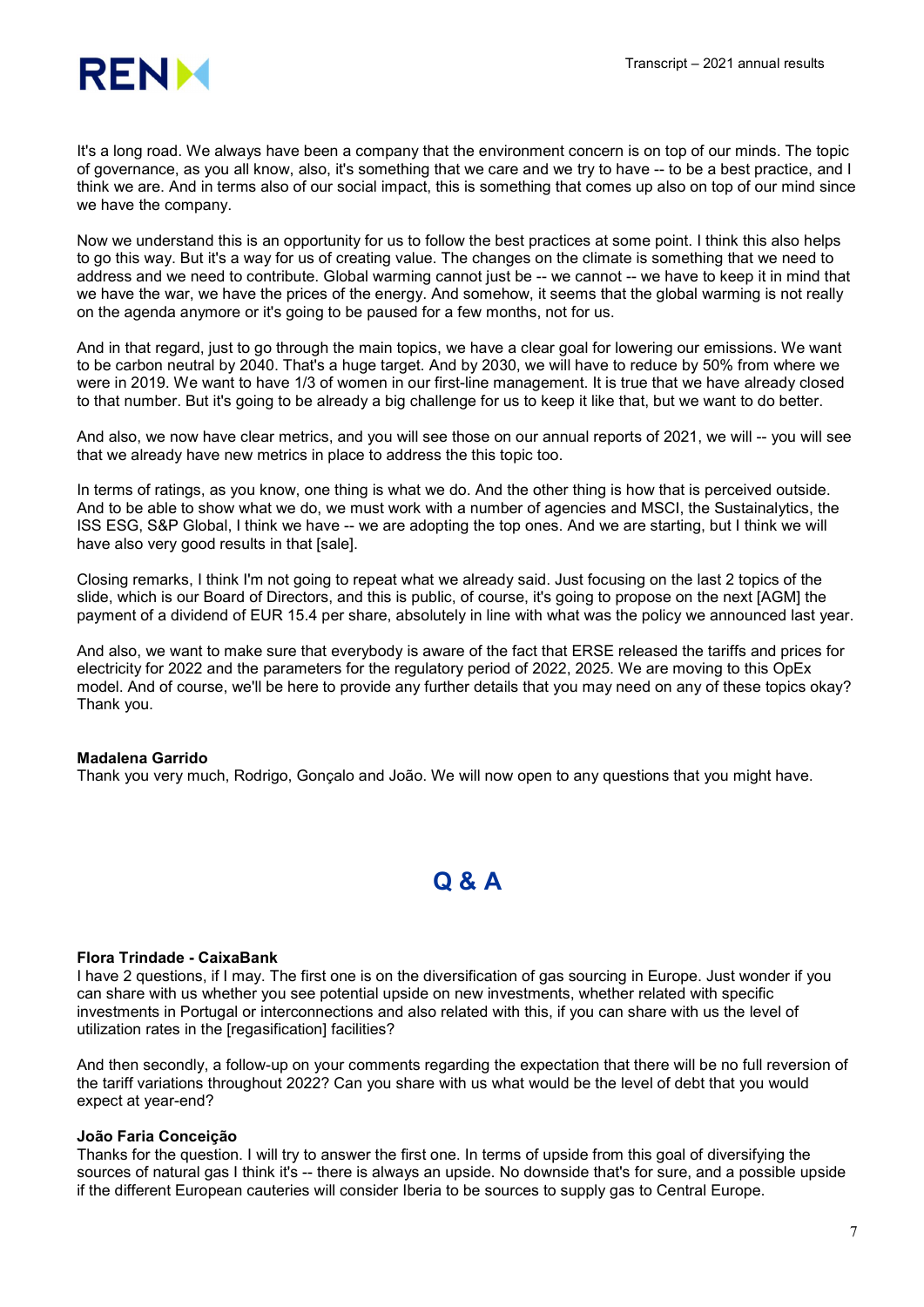

If that is the case, there are 2 infrastructures that are mandatory for that regard. The first one is the mid-cap interconnection between France and Spain. And the second one is to recover the project of the third interconnection between Portugal and Spain.

I think that what has been discussed so far is that those infrastructures to be developed, they should be developed already with an eye on hydrogen. So to be developed in -- with the possibility of being able to quickly and easily be converted into pipelines for transmission of hydrogen. But of course, this is something that we have to wait for the guidelines and the instructions that we receive from our government to see if we go for the development of those infrastructure or not.

Regarding the levels of [regasification] in our terminal, I can tell you that in this first 2.5 months of 2022, practically 100% of the gas that has been consumed in Portugal entered through the terminal. So it means that very high levels of regasification in the terminal.

# Gonçalo Morais Soares

So regarding the level of debt that you're asking. So we are now at this EUR 2.36 billion. I think that if things were kind of going back to normal, you'd probably end up with a net debt closer to EUR 2.5 billion, given the prices of energy. So it depends on you'll probably be somewhere between the [2.4 and 2.5]. It's not that it impacts as in any significant way. But it's difficult to predict. So it depends on how much and for how long you'll have these high levels of pricing, okay?

# António Seladas

Questions 2 questions were very answer. So just regarding the operating expenditures, the OpEx that performed mainly through the fourth quarter. So should we expect this kind of evolution over the year or we would, of course, depend on energy price. Nevertheless, if you can share with us what kind of figures are you expecting for the coming quarters?

# Gonçalo Morais Soares

I mean, António, I'm not going to give any specific kinase in the OpEx. But we are and when we made the budget, we were expecting already and we are expecting a higher price of energy. So we do still impact our EBITDA.

You will not see increase again versus '21 as it increased versus '20, but it's still -- it's going to be high. We are also entering in a new regulatory framework. So we are also going to push for some efficiencies. So let's see how that evolves along the year, it's a little bit early to give you a specific guidance on core OpEx, okay?

# António Seladas

Okay. Okay. I don't know if I can ask you a follow-up question regarding the first question from my colleagues. There are some comments on the news -- there were some comments on the newspapers about doubling or well, increasing the capacity, gas natural storage capacity.

So from my understanding, and I don't know if I understood well, we -- the country will have to have more storage capacity in terms of natural gas to avoid this kind of crisis. So it's something that do you think it could go ahead or just newspapers stuff?

# Rodrigo Costa

Well, this -- the question about what showed up in the press several times. And I think you are referring to some comments about Sines, some comments about storage that we -- another terminal could be built, more tanks could be built. Is that the case?

# António Seladas

Yes, that.

# Rodrigo Costa

Regarding that, I think there is a lot of people who are talking about the subject. And sometimes people forget that it's necessary to create the right type of infrastructures between Spain and France and then between Portugal and Spain to be able to have the flow of natural gas that would exceed the one we have today.

We have very good capacity in Sines. The terminal has been busy. It's true. It has been more than enough to supply the needs of Portugal.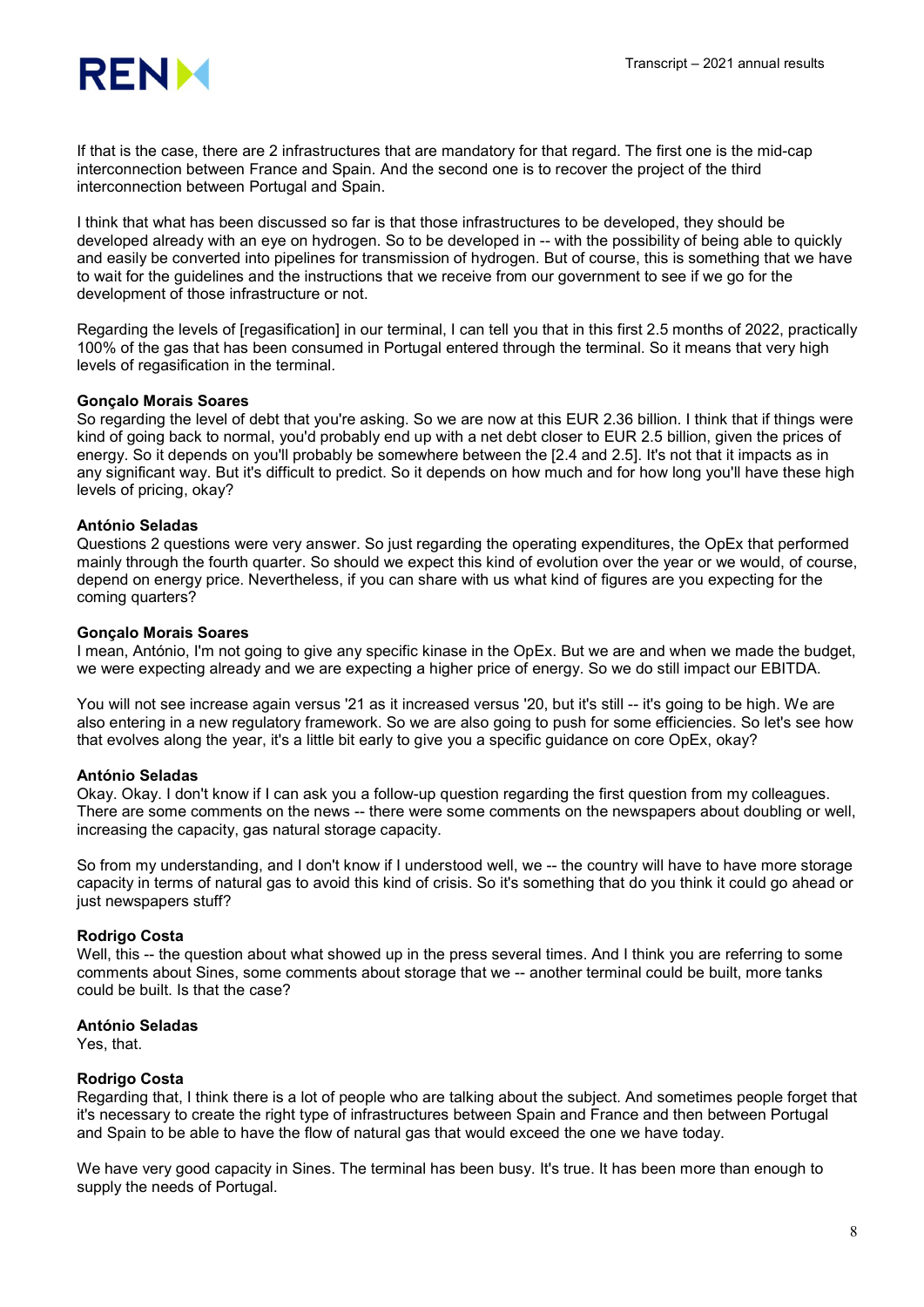

In the past couple of years, most of the natural gas that comes to Portugal comes through Sines. Also because the flow of gas from Algeria has been stalled at some point, and everybody knows why because of the political relationships between Algeria and Morocco and also in Spain.

And I think when people say it could be double or it could increase by 40% or 50%. Those are answers, they will only be able to be answered if the European Union, if the governments decide to create the infrastructure that will be needed to supply the rest of Europe. They are not yet there. There is a lot of talks now about what can be done or not. Sines can, just by increasing the gasification capacity of the terminal, the terminal would receive even more gas.

And I think it's just too early to talk about that. This is -- and again, people sometimes they need -- they forget that we are talking about projects that could take 3, 4 years to develop. And of course, now we are talking about the question of the world, the supply of gas alternatives to the Russian gas.

And then the situation that we are dealing now, it's a situation that needs to be solved in the short term, not on the long term. But again, this will be decisions that for the moment, I would not expect to see any decision regarding changing the scope of Sines for the moment.

# Ignacio Domenech

Sorry, but I had some technical issues, and I couldn't pick up on first question. So my question was on net debt is how should we be thinking on debt for the end of 2022? And if any tariffs [deviation] will be reverted by the end of the year. And stealing debt, I was wondering but did we see an increase in the cost of debt and there was anything related with the (inaudible) of green bonds in (inaudible) in February, I believe. That's it from my side.

# Gonçalo Morais Soares

The first question, so I can repeat. So basically, what we said is that we are still seeing this year high energy prices. And so -- we are not expecting a net -- the net impact between the reversion of last year's tariff depreciation and this year to be completely neutral, but to be completely reversed in the sense that we are still seeing those deviations being created this year in our favor.

So if it was a more normal year, we'll probably end up around EUR 2.5 billion of debt. Since we are still creating these deviations, it will probably be below that. So I don't know, somewhere between EUR 2.4 billion and EUR 2.5 billion.

The second one, I didn't understand quite. I don't know if you can repeat it. I understood that it has to do with the increase of the cost of debt or if we were expecting some...

# Ignacio Domenech

Yes, that's precisely it. Why was there an increase in the cost of debts? Yes. So the.

# Gonçalo Morais Soares

(Inaudible) on a little bit. So it came down from 1.8% to 1.6%.

So what we are not -- do we expect that if you're going to continue to go down in the next 3 years because the market conditions and the inflationary pressures are much more challenging to achieve that.

# Sara Piccinini

The first question. Sorry, the first question is on the CapEx. So we have seen a significant increase in the CapEx for this year and you say that during 2022 also, there will be an increase in the CapEx.

Just want to understand what are the main drivers of this increase in the CapEx. Is it related to a reverse trend because you are investing more in renewables? Just to have an idea if this ongoing increase in the can also mean an increase in the RAB going forward? And related to the CapEx, if you can also update on the CapEx that you are already allocating to hydrogen. So this is the first question.

The second question is on the new regulation. You provided an in-depth [anality] of the new regulation, and it's actually a very and complicated model. So if you can maybe provide your view on how -- so if you see this regulation as positive for the company going forward? And maybe if you can provide an impact, a clean impact on your EBITDA for 2020 numbers?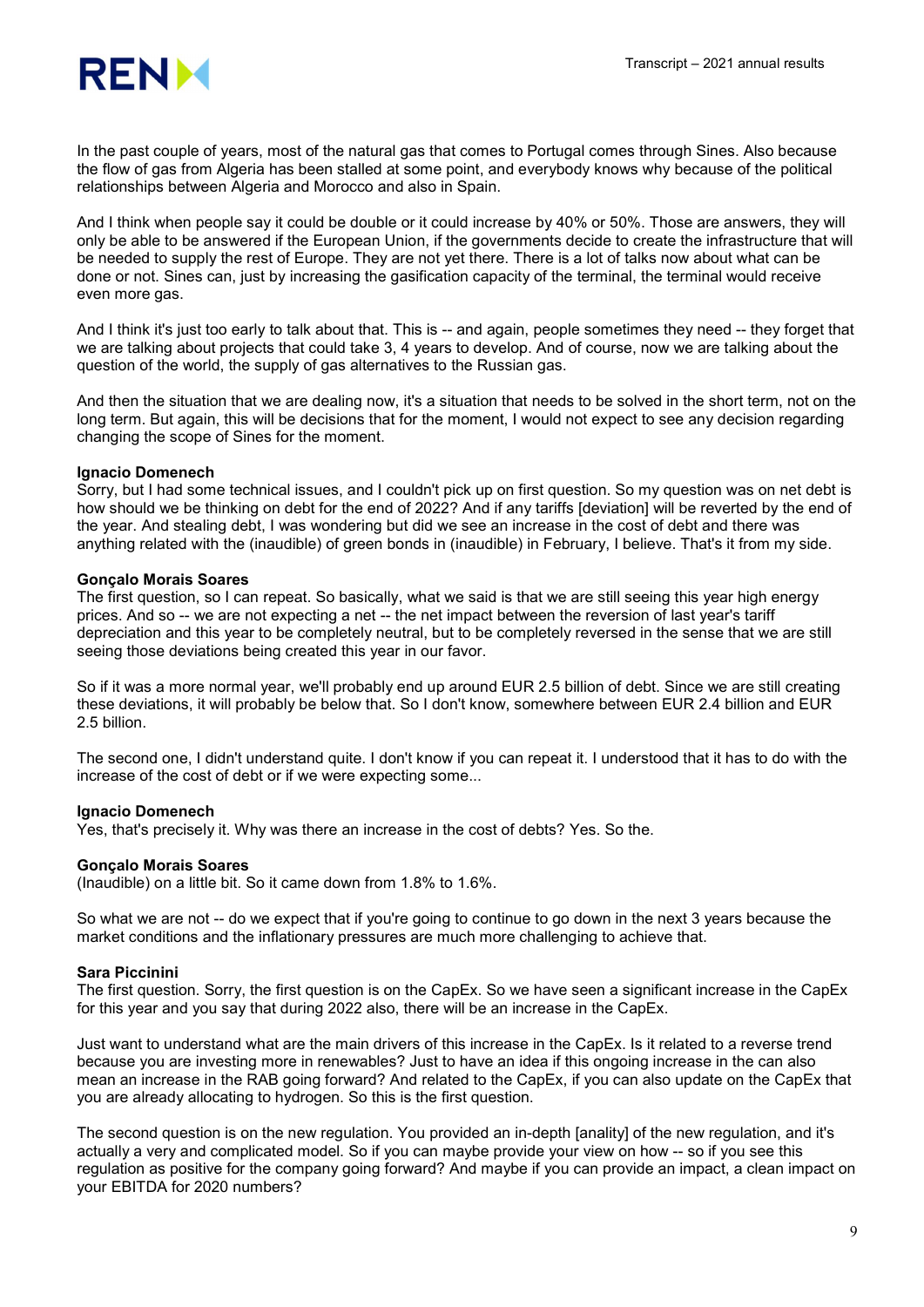

# Rodrigo Costa

João, do you want to...

#### João Faria Conceição

Well, I'll try to answer the first one. The drivers of the increase on CapEx. It's basically the following the trend of the energy position. The first driver is definitely something that no one was speaking about until a couple of weeks ago and it's security of supply. So we always need to ensure that the first, most important issue that we have to cover as the TSO.

And the second one is, as you mentioned, this strong push on renewables. Bear in mind that we are speaking about several obligations and several commitments that the electricity system in Portugal has taken not only to connect renewables, new renewables like solar projects from the auctions that were launched last year and in 2020 as well as all these agreements that we have been doing with the solar developers.

Additionally to that, for instance, this new decree that sets the overall rules for the energy, the electricity system also considers the possibility of some ramp-up on wind offshore, which is also something that if it happens, it will require additional CapEx.

In terms of a couple of figures for the hydrogen. Basically, there are 2 complementary issues on hydrogen or approaches on hydrogen that we are doing.

The first one is the development of a specific infrastructure for hydrogen in Sines, which is the one that I mentioned that we are applying for this [PRR] resilience -- recovery and resilience plan on Portugal. We are speaking roughly something about around a little bit above the EUR 20 million.

And then the second one is all the changes that we need to do within our transmission infrastructure because as you remember, the hydrogen policy in Portugal [visits], the capacity of having blending hydrogen with natural gas up to a level of 5% in 2025 and up to a level of 10% in 2030. We roughly estimate that for this first 5% blending targets, we should needs some investments on our transmission and the ground [stars] infrastructure, almost up to EUR 50 million, slightly below EUR 50 million.

#### Gonçalo Morais Soares

Just to comment on the regulatory, I say. So we are happy, as we told you, we think that what came out of the regulatory review was a good model. We feel that the impact versus what we have in our business plan is neutral. So we are not doing any change in the business plan. We feel that it is in line with our expectations.

Certain things or certain components in the (inaudible) are a little bit better, certain are a little bit worse. So I would say that overall, it is neutral.

Secondly, I'll make a second comment is that, of course, being neutral also depends on the fact that it has a sharing mechanism that we have to go after certain efficiencies that we plan to do, but bear in mind that the timing where you see them depends on the all interval.

As you understand, it's only at the end that we know exactly. And so it will be more towards the end and the last years of the period that will have a bigger -- a better feeling of those efficiencies and of that increased profitability.

So it may be that in the first year, we are still not seeing those go through, although we are working on them and then you'll see them go through more towards the end. But we see this basically in line with what we have in the business.

# Madalena Garrido

Thank you very much. I think if there are no further questions, we'll end up here. I'll pass it through Rodrigo for a final remarks. And I'll remind you all that IR team is, of course, available for any questions or follow-ups or calls that you might need next week or in any time.

# Rodrigo Costa

Thank you, Madalena. Well, as we said, I think 2021 was another special year. I think we did well. No surprises from an operational view -- point of view and from a financial point of view. I think we have been carefully disclosing all the news, all the events. And -- but of course, we are dealing with a certain level of uncertainty.